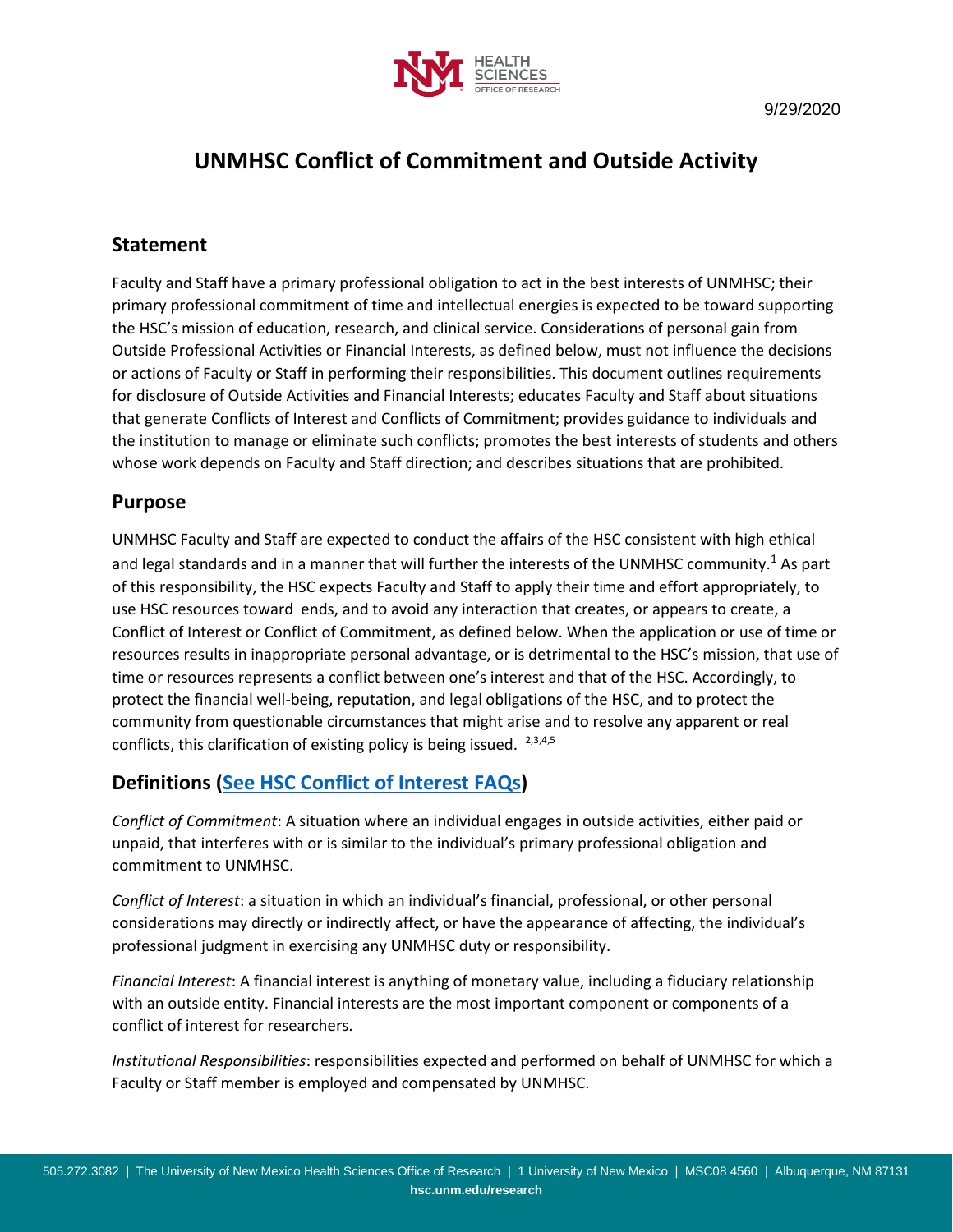

*Outside Professional Activity*: any paid or volunteer activity undertaken by a Staff or Faculty member outside the scope of one's employment at UNMHSC. Outside Professional Activities may include consulting, participation in civic or charitable organizations, working as a technical or professional advisor or practitioner, or holding a part-time job with another employer, whether working in one's occupation or another.<sup>6</sup>

### **Guiding Principles**

To avoid a conflict between personal or professional interests and UNMHSC interests, individuals must not be in a position to act on behalf of or make decisions for the HSC if their personal economic gain or interest may directly or indirectly influence, or have the appearance of influencing, the performance of their UNMHSC duties.<sup>2,3</sup> Good judgment of Faculty and Staff is essential, and no list of rules can provide direction for all the varied circumstances that may arise. If a situation raising questions of Conflict of Interest or Conflict of Commitment arises, Faculty and Staff are urged to discuss the situation with their school dean, supervisor or the UNMHSC Conflict of Interest Office.<sup>2,5</sup>

Access to information collected in connection with this document will be limited to those with a need to know and will be shared in accordance with policy and federal regulations.

#### **Conflict of Commitment**

Faculty and Staff owe their primary professional allegiance to UNMHSC<sup>2</sup>; their primary professional commitment of time and intellectual energies is to the education, research, clinical work, and other programs supporting the HSC's mission. A Conflict of Commitment occurs when a Staff or Faculty member's professional loyalty is not to UNMHSC because the time devoted to outside activities is similar to their employment duties or expectations. Attempts to balance responsibilities with outside activities – such as consulting, government service, public service, or pro bono work unrelated to the faculty members UNMHSC responsibilities – can result in conflicts regarding allocation of time and energy. Conflicts of Commitment usually involve issues of time allocation. Faculty and Staff intending to engage in an external activity that involves significant effort outside of the HSC and that may present a Conflict of Commitment must have written approval from the relevant department chair and dean or vice chancellor. Individuals may be required to take a leave of absence from the HSC to proceed with the external activity if it cannot be managed appropriately.

#### **Conflict of Interest**

Considerations of personal gain must not influence the decisions or actions of individuals in discharging their responsibilities. Such incentives might create a perception of impropriety and, therefore, require that such conflicts be identified, and then managed, reduced, or eliminated. The following activities are examples of situations that may raise questions regarding an apparent or real Conflict of Interest:

1. Undue personal gain from funds or resources;

2. Excessive or unauthorized use of time or resources for professional, charitable, or community activities;

3. Exploitation of students for private gain;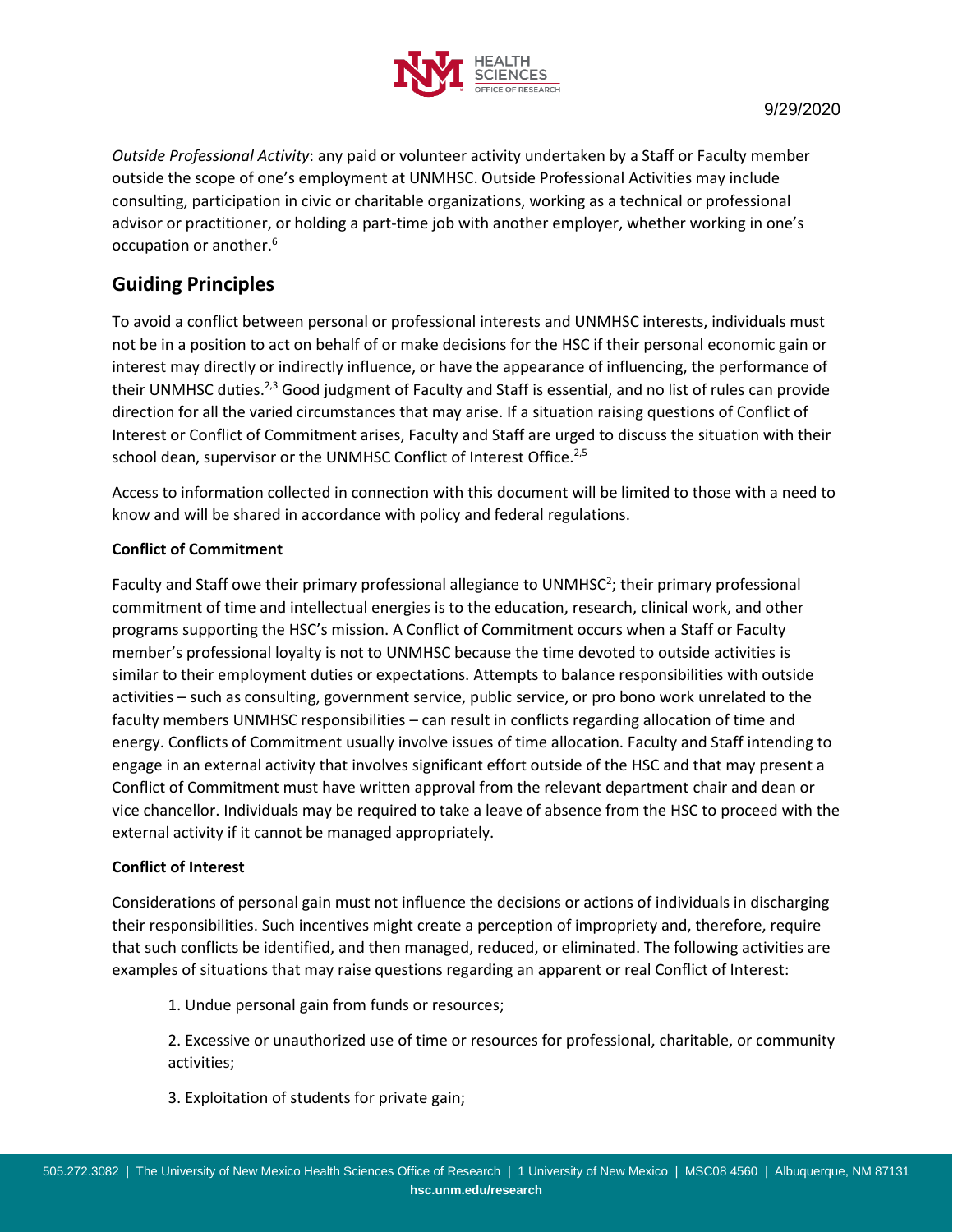

4. Compromise of priorities due to personal financial considerations;

5. Unfair access by an outside party to UNMHSC programs, services, information, or technology;

6. Selection of an entity as a vendor by an individual who has a personal or economic interest in that entity; this includes engaging a relative as an independent contractor, subcontractor, or consultant; or

7. Acceptance of a gift or favor from an Entity (or representative of an Entity) conducting (or seeking to conduct) business with UNMHSC, when a Faculty or Staff member is in a position to influence or inform decision-making relative to engaging the Entity on behalf of UNMHSC.

8. Activity that has the perception or appearance of compromising an employee's actions or judgments in the administration, management, or performance of their professional activities.

UNMHSC will exercise oversight and care in eliminating or managing Conflicts of Interest that do or may arise because of an individual's personal interest in activities related to their Institutional Responsibilities. The HSC will not accept or enter into agreements, contracts, gifts, or purchases that give rise to a Conflict of Interest unless the conflict can be eliminated or appropriately managed through administrative oversight to protect the interests of the individual and the HSC.

#### **Appropriate Use of Resources**

UNMHSC resources are to be used only in the interest of the UNMHSC. Faculty and Staff may not use UNMHSC resources, including facilities, personnel, equipment, or confidential information, as part of their outside consulting activities or for any other non-UNMHSC purposes. Inappropriate use of UNMHSC resources includes, but is not limited to, the following examples:

1. A Faculty member assigning students, Staff, or postdoctoral scholars UNMHSC tasks to advance the Faculty member's own monetary interest rather than to advance the scholarly field or educational needs;

2. Granting external Entities access to UNMHSC programs, resources, services, information, or technology for purposes outside the UNMHSC's mission;

3. Offering inappropriate favors to outside Entities in an attempt to unduly influence them in their dealings with the UNMHSC; and

4. Using for personal gain, or granting others unauthorized access to, confidential information acquired through conduct of UNMHSC business or research activities.

### **Situations that May Create a Conflict of Interest or Conflict of Commitment**

#### **Outside Professional Activities**

**Staff**: A Staff member wishing to engage in an Outside Professional Activity that may present a Conflict of Commitment or Conflict of Interest must provide a written request to the Staff member's immediate supervisor or department/unit head prior to engaging in the activity. Permission is left to the discretion of the supervisor or department/unit head and may be given if the proposed activity does not compete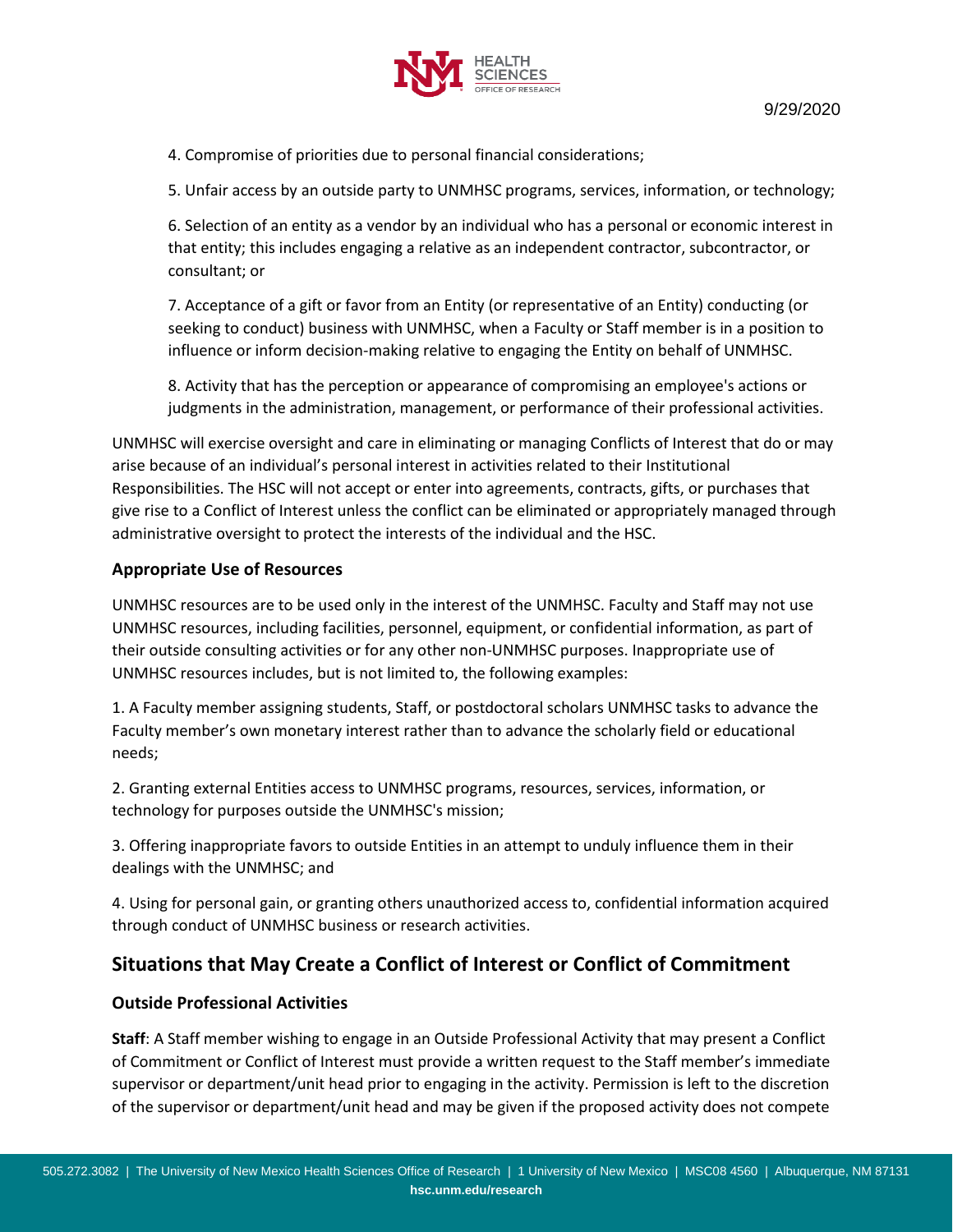

9/29/2020

with UNMHSC activities and does not interfere with or detract from the performance of the Staff member's UNMHSC duties. Any outside activity using UNMHSC time and resources, or that are similar to the employees UNMHSC job function or obligations are not allowed. Outside Professional Activities that use UNMHSC resources or an individual's time on the job, thereby competing with the UNMHSC or conflicting with the performance of the job, present a Conflict of Commitment or Conflict of Interest and are not permitted.

**Faculty**: Appointment as a Faculty member of UNMHSC confers the obligation to pursue teaching, research, and/or UNMHSC service. Fulfillment of these obligations requires a primary professional commitment of expertise, time, and energy. Faculty engagement in Outside Professional Activities is a privilege and not a right and must not detract from a Faculty member's obligation to UNMHSC duties. A full-time appointment conveys an obligation for a Faculty member to have a significant physical presence on campus, to be accessible to students and Staff, to carry the member's share of committee responsibilities, to meet any assigned obligations, and to be available to interact with UNMHSC colleagues, unless the relevant department chair and/or school dean has granted specific prior approval for extended or frequent absences from campus. Activities such as pro bono work, government service in the public interest, and any outside employment unrelated to the Faculty member's UNMHSC responsibilities must be managed so they do not take precedence over a Faculty member's primary professional commitment to the UNMHSC.

Other limitations in general:

- 1. Generally, faculty involved in clinical activities related to their duties as UNM employees should contract those services through their department.
- 2. Faculty members conducting outside professional activities that do not represent a conflict of interest or a conflict of commitment while on private time, while on annual leave, while on leave without pay, or while on University time must do so as independent agents and not as representatives of the University of New Mexico.
- 3. Speaking arrangements with outside vendors represent a risk and should be contracted through a professional services agreement with UNM and their department so to assure the activity is educational and not a marketing activity.
- 4. Significant management roles (those that involve substantial supervision of the work of others and/or day-to-day responsibility for operating decisions) in private business typically are demanding both in terms of time and energy. Because full-time Faculty are expected to devote their primary professional energies and interests to their UNMHSC obligations, they may not accept significant managerial responsibilities as part of their Outside Professional Activities. It will be necessary for a Faculty member to obtain the permission of the member's chair and school dean and may require an unpaid leave of absence from his or her UNMHSC responsibilities in order to take on a significant management role in an outside Entity.
- 5. Certain Outside Professional Activities, such as submitting or directing a program of research or scholarship at another institution that could be conducted appropriately at UNMHSC, can generate conflicts regardless of the time involved. Absent express approval by the Vice Chancellor for Research and Dean, UNMHSC Faculty are prohibited from serving as principal investigators on sponsored projects submitted and managed through other academic, federal, or commercial institutions. This stipulation does not apply to subcontracts awarded to the UNMHSC; it is not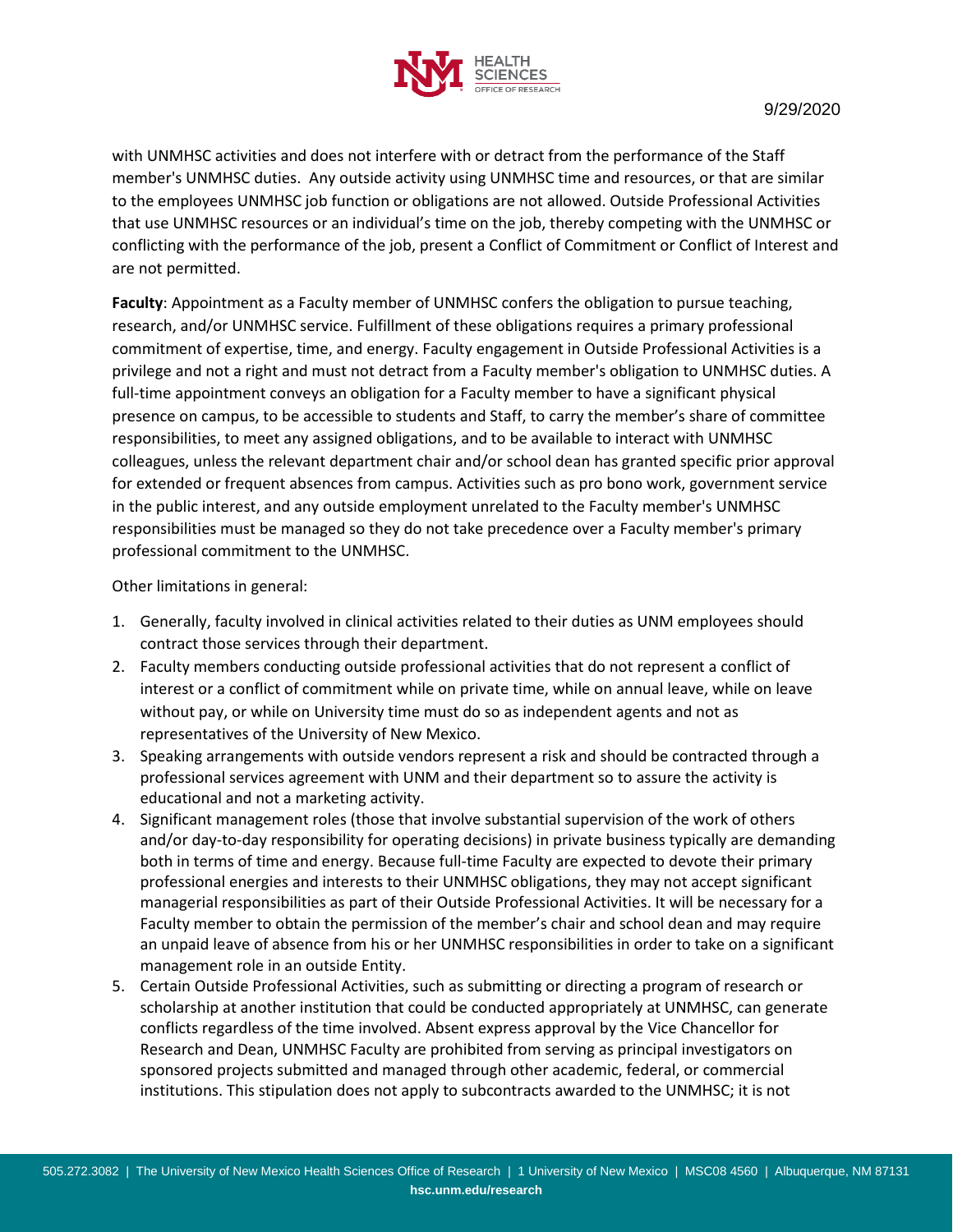

intended to limit Faculty members' participation in multi-site training or research programs, nor is it intended to apply to circumstances in which the Faculty members' research requires access to facilities not available at UNMHSC. Outside Professional Activities that are unrelated to a Faculty Member's Institutional Responsibilities and do not use UNMHSC resources do not need to be disclosed.<sup>5</sup>

#### **Faculty Use of Students in Outside Professional Activities**

Student involvement in Faculty enterprises may provide the potential for substantial benefits to the education and career development of the student. Such involvements need to be guided to avoid Conflicts of Interest or interference with the student's primary educational and research duties. Before engaging in these activities, whether paid or unpaid, Students and Faculty must seek approval from the school's dean or the dean's designee prior to presenting the request to the conflict of interest committee.

#### **Faculty Use of Staff in Outside Professional Activities**

Faculty and others in a supervisory capacity may not require those they supervise to perform services outside those related to their UNMHSC positions. It may be appropriate for Staff to assist Faculty members in their Outside Professional Activities, depending upon the nature and extent of the Staff involvement and whether it is on an incidental or infrequent basis. However, because such involvement is a potential source of conflict between Faculty members and their Staff, any Staff involvement must be approved by the relevant department chair, dean or vice chancellor and discussed with the Staff member.<sup>6</sup>

#### **Financial Interests**

Financial Interests create Conflicts of Interest when they provide, or appear to provide, an incentive to a Faculty or Staff member to affect a UNMHSC decision or other UNMHSC activity (for example, because of the possibility for personal gain) and when the Faculty or Staff member has the opportunity to affect the UNMHSC decision or other UNMHSC activity (for example, because the Faculty or Staff member is the principal investigator for a research project or has UNMHSC purchasing authority relative to use of an external vendor). If there is both sufficient incentive from the Financial Interest and opportunity to affect the UNMHSC activity or decision, a Conflict of Interest exists.

For purposes of this document, "Financial Interest" is one or more of the interests defined below held by a Faculty or Staff member and/or an Immediate Family Member, if the interest reasonably appears to relate to one's Institutional Responsibilities<sup>7</sup>:

- 1. Salary, royalties or other payments for services, such as consulting fees or honoraria, unless they are expected to total \$5,000 or more over the next 12 months when aggregated for the investigator and his or her spouse and dependent children.
- 2. Equity interests, such as stocks, stock options or other ownership interests, unless they amount to \$5,000 or more in value and represent *any* in a single entity when aggregated for the investigator and his or her spouse and dependent children.
- 3. Intellectual property rights, such as patents and copyrights, and royalties from these rights.